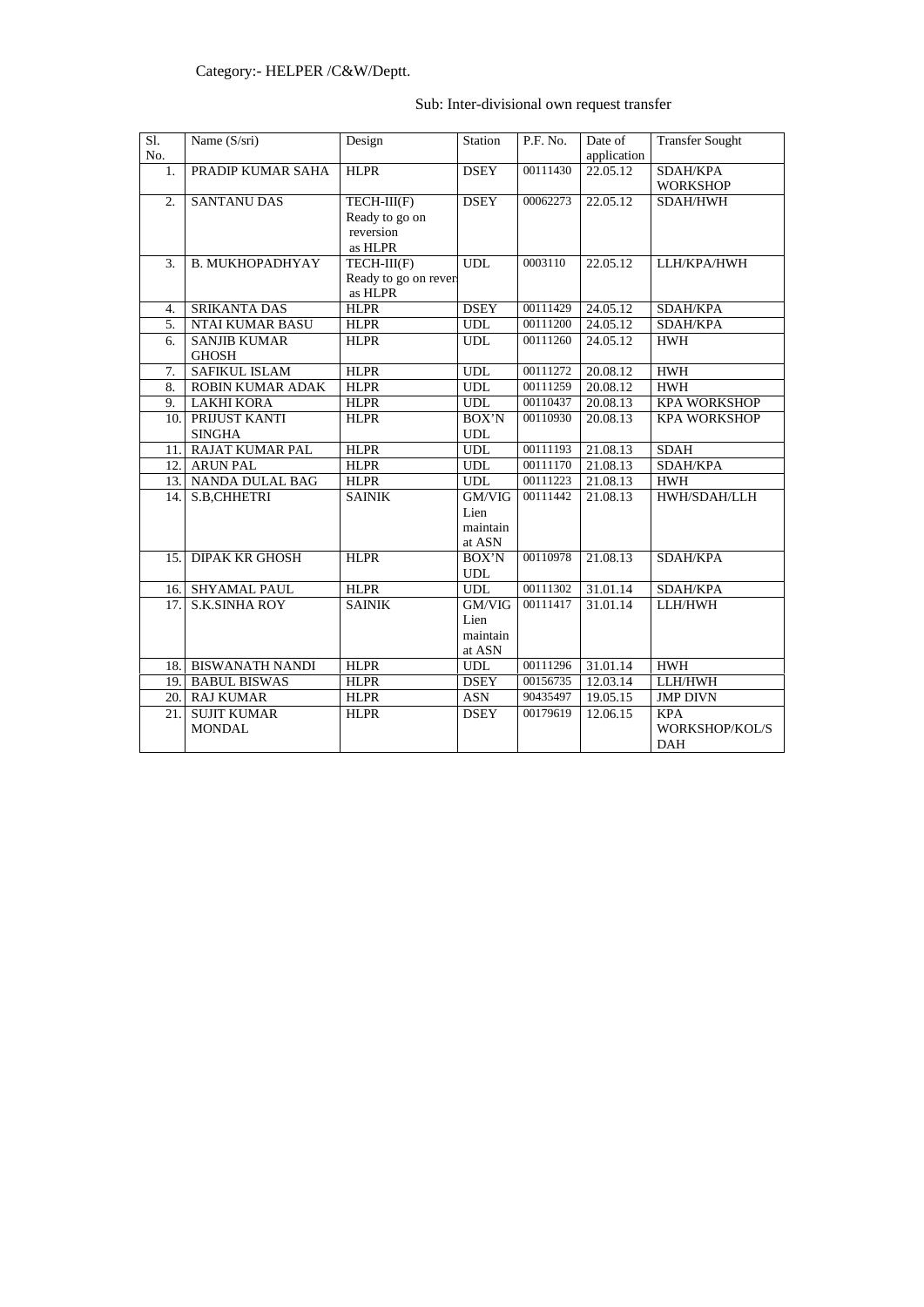## Category:- HELPER /C&W/Deptt.

## Sub: Inter-Rly own request transfer

## Category:- STORE KHALASI /C&W/Deptt.

## Sub: Inter-DIVN own request transfer

## Category:- STORE KHALASI /C&W/Deptt.

## Sub: Inter-Rly own request transfer

| Sl.           | Name $(S/sri)$         | Design               | <b>Station</b> | P.F. No. | Date of     | <b>Transfer Sought</b> |
|---------------|------------------------|----------------------|----------------|----------|-------------|------------------------|
| No.           |                        |                      |                |          | application |                        |
|               | <b>SAILEN SINGH</b>    | $TECH-III(F)$        | <b>UDL</b>     | 00062649 | 01.08.11    | <b>KGP WORKSHOP</b>    |
|               |                        | Ready to go on rever |                |          |             |                        |
|               |                        | as HLPR              |                |          |             |                        |
| 2.            | <b>SADHAN CHANDRA</b>  | $TECH-III(F)$        | <b>UDL</b>     | 00111211 | 20.08.12    | <b>KGP</b>             |
|               | <b>DAS</b>             | Ready to go on rever |                |          |             |                        |
|               |                        | as HLPR              |                |          |             |                        |
| $\mathcal{E}$ | <b>SANJEEV KUMAR</b>   | <b>HLPR</b>          | BOX'N          | 00030002 | 10.06.14    | <b>MGS DIVN</b>        |
|               |                        |                      | UDL            |          |             |                        |
| 4.            | A.K.GOSWAMI            | <b>HLPR</b>          | <b>UDL</b>     | 00141318 | 01.07.14    | <b>VARANASI DIVN</b>   |
| 5.            | <b>GAJENDRA KR RAY</b> | <b>HLPR</b>          | <b>DSEY</b>    | 00041919 | 04.08.14    | <b>CLW</b>             |
| 6.            | <b>SWAPAN HMBRAM</b>   | <b>HLPR</b>          | <b>DSEY</b>    | 00156723 | 25.08.14    | <b>CLW</b>             |
| 7.            | <b>SANJAY KUMAR</b>    | <b>HLPR</b>          | BOX'N          | 05580298 | 02.01.15    | <b>DNR DIN</b>         |
|               |                        |                      | <b>UDL</b>     |          |             |                        |
| 8.            | <b>SRIKANT KUMAR</b>   | <b>HLPR</b>          | <b>UDL</b>     | 00141203 | 20.03.15    | <b>MGS DIVN</b>        |
|               |                        |                      |                |          |             |                        |
| 9.            | <b>AJAY KR PRASAD</b>  | <b>HLPR</b>          | <b>ASN</b>     | 00122361 | 18.06.15    | <b>DLW VARANASI</b>    |

| Sl. | Name $(S/sri)$   | Design          | <b>Station</b> | P.F. No. | Date of     | <b>Transfer Sought</b> |
|-----|------------------|-----------------|----------------|----------|-------------|------------------------|
| No. |                  |                 |                |          | application |                        |
|     | <b>ARINDAM</b>   | <b>STORE/KH</b> | DSEY           | 00102106 | 17.10.11    | LLH WORKSHOP           |
|     | <b>MUKHERJEE</b> |                 |                |          |             |                        |

| C1<br>، 1 ف | Name (S/sri)       | Design          | <b>Station</b> | P.F. No. | Date of     | <b>Transfer Sought</b> |
|-------------|--------------------|-----------------|----------------|----------|-------------|------------------------|
| No.         |                    |                 |                |          | application |                        |
|             | <b>HARSH KUMAR</b> | <b>STORE/KH</b> | <b>STN</b>     | 00109903 | NIL         | <b>DANAPUR DIVN</b>    |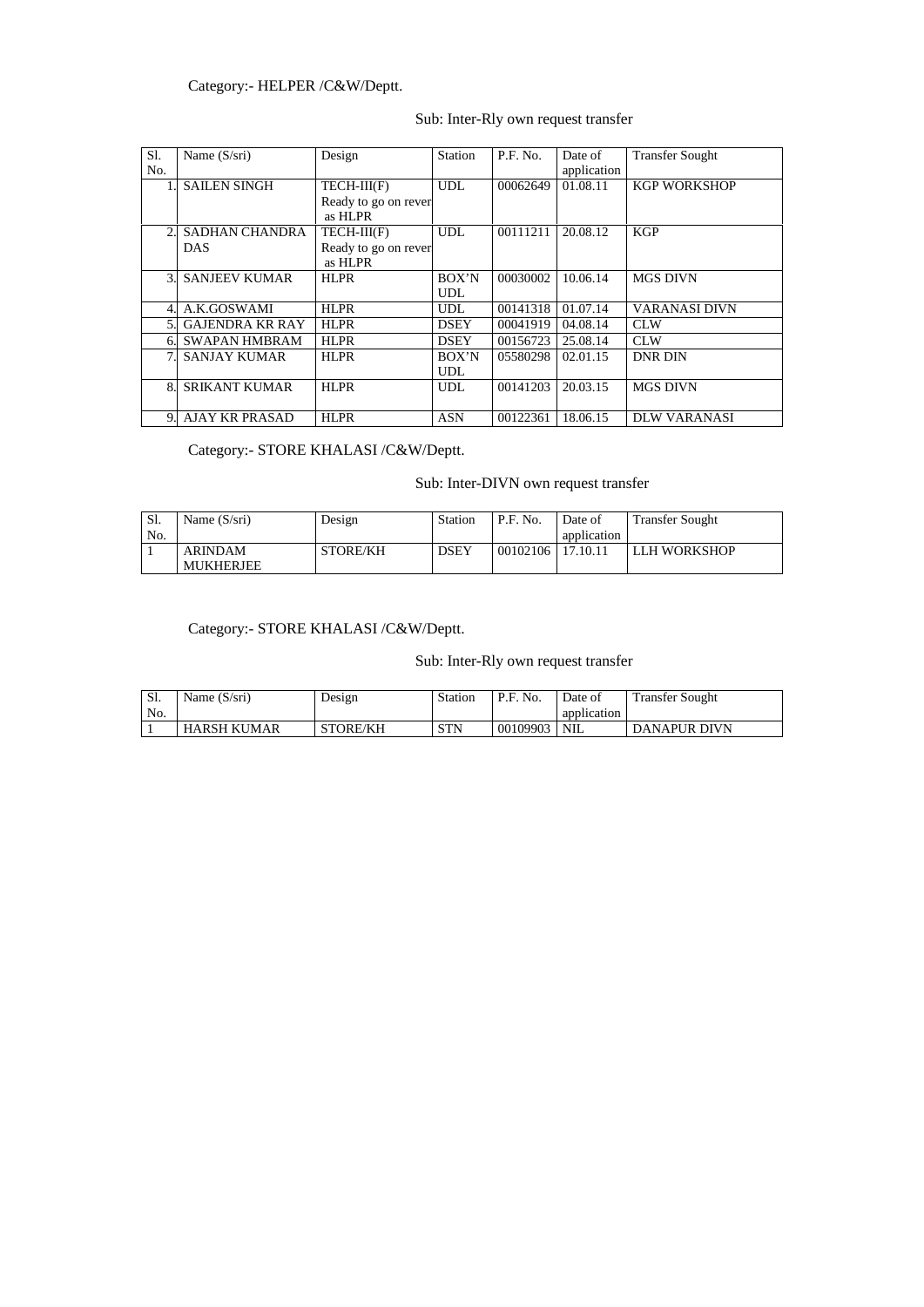# Sub: Intra-divisional own request transfer

| Sl. | Name                   | Design      | <b>Station</b>              | P.F. No. | Date of               | <b>Transfer Sought</b> |                  |
|-----|------------------------|-------------|-----------------------------|----------|-----------------------|------------------------|------------------|
| No. |                        |             |                             |          | applicati             | From                   | To               |
|     |                        |             |                             |          | on                    |                        |                  |
|     | <b>BIJENDRA PRASAD</b> | <b>HLPR</b> | <b>DSEY</b>                 | 00122520 | 02.07.13              | <b>DSEY</b>            | MDP, JSME        |
|     | <b>SUBODH KUMAR</b>    | <b>HLPR</b> | <b>DSEY</b>                 | 00122531 | 02.07.13              | <b>DSEY</b>            | MDP,JSME         |
|     | <b>RANJIT KUMAR</b>    | <b>HLPR</b> | <b>DSEY</b>                 | 00124679 | 02.07.13              | <b>DSEY</b>            | MDP, JSME        |
|     | <b>SHARMA</b>          |             |                             |          |                       |                        |                  |
|     | <b>ASHOK KUMAR</b>     | <b>HLPR</b> | <b>UDL</b>                  | 00141227 | 23.09.13              | <b>UDL</b>             | MDP,STN          |
|     | <b>MANOJ KUMAR</b>     | <b>HLPR</b> | <b>UDL</b>                  | 00141367 | 30.09.13              | <b>UDL</b>             | MDP, JSME, STN   |
|     | <b>CHANDRAJEET</b>     | <b>HLPR</b> | <b>UDL</b>                  | 00141422 | 26.10.13              | <b>UDL</b>             | MDP,STN          |
|     | <b>KUMAR</b>           |             |                             |          |                       |                        |                  |
|     | <b>SUJIT KUMAR</b>     | <b>HLPR</b> | <b>MDP</b>                  | 00122713 | 28.10.13              | <b>MDP</b>             | <b>JSME</b>      |
|     | <b>RAJNISH KUMAR</b>   | <b>HLPR</b> | <b>MDP</b>                  | 00122865 | 2810.13               | <b>MDP</b>             | <b>JSME</b>      |
|     | <b>ABHISHEK KUMAR</b>  | <b>HLPR</b> | <b>MDP</b>                  | 00141513 | 28.10.13              | <b>MDP</b>             | <b>JSME</b>      |
|     | PRABHAKAR KUMAR        | <b>HLPR</b> | <b>DSEY</b>                 | 00147709 | 08.11.13              | <b>DSEY</b>            | <b>JSME</b>      |
|     |                        |             | <b>UDL</b>                  | 00141239 | 07.02.14              | <b>UDL</b>             | <b>MDP</b>       |
|     | NITYANAND KUMAR        | <b>HLPR</b> |                             |          |                       |                        |                  |
|     | PRAMOD KUMAR           | <b>HLPR</b> | <b>UDL</b>                  | 00122695 | 08.02.14              | <b>UDL</b>             | <b>MDP</b>       |
|     | <b>RAM KUMAR</b>       | <b>HLPR</b> | <b>DSEY</b>                 | 00124692 | 03.06.14              | <b>DSEY</b>            | MDP, JSME        |
|     | <b>MINTU KUMAR</b>     | <b>HLPR</b> | <b>UDL</b>                  | 00142566 | 16.06.14              | <b>UDL</b>             | <b>MDP</b>       |
|     | <b>SANTOSH KUMAR</b>   | <b>HLPR</b> | BOX'N                       | 00137194 | 11.07.14              | BOX'                   | MDP, JSME        |
|     |                        |             |                             |          |                       | BOX'                   | ASN, MDP, JSME   |
|     | <b>SANJAY ANAND</b>    | <b>HLPR</b> | BOX'N                       | 00120110 | 31.07.14              | ${\bf N}$              |                  |
|     | PIKESH KUMAR           | <b>HLPR</b> | <b>UDL</b>                  | 00141446 | 06.08.14              | <b>UDL</b>             | MDP,JSME         |
|     | <b>UTTAM KUMAR</b>     |             |                             | 00147680 |                       | <b>JSME</b>            | <b>ASN</b>       |
|     | <b>ROUTH</b>           | <b>HLPR</b> | <b>JSME</b>                 |          | 11.08.14              |                        |                  |
|     | <b>RAM KUMAR</b>       | <b>HLPR</b> | <b>UDL</b>                  | 00124692 | 29.08.14              | <b>UDL</b>             | <b>MDP</b>       |
|     | <b>JITENDRA SOREN</b>  | <b>HLPR</b> | <b>DSEY</b>                 | 00156700 | 04.09.14              | <b>DSEY</b>            | ASN, STN         |
|     | NARESH KR SHARMA       | <b>HLPR</b> | <b>UDL</b>                  | 00141343 | 29.09.14              | <b>UDL</b>             | <b>ASN</b>       |
|     | <b>UMA SHANKAR</b>     | <b>HLPR</b> |                             | 00142578 |                       | <b>UDL</b>             | <b>ASN, HSME</b> |
|     | <b>PRASAD</b>          |             | <b>UDL</b>                  |          | 21.10.14              |                        |                  |
|     | <b>DHEERAJ KUMAR</b>   | <b>HLPR</b> | $\ensuremath{\mathsf{UDL}}$ |          | 05577691 04.12.14 UDL |                        | <b>ASN</b>       |
|     | <b>GOUTAM KR GUPTA</b> | <b>HLPR</b> | <b>DSEY</b>                 | N0003266 | 09.12.14              | <b>DSEY</b>            | <b>DUMKA</b>     |
|     | <b>SOMNATH JANA</b>    | <b>HLPR</b> | <b>DSEY</b>                 | 00174968 | 01.01.15              | <b>DSEY</b>            | <b>ASN</b>       |
|     | <b>SUKHDEV GORAIN</b>  | <b>HLPR</b> | <b>UDL</b>                  | 00142670 | 16.01.15              | <b>UDL</b>             | <b>ASN</b>       |
|     | <b>MUKUL SINGHA</b>    | <b>HLPR</b> | <b>DSEY</b>                 | 00175018 | 25.02.15              | <b>DSEY</b>            | <b>ASN</b>       |
|     | <b>AMARDEEP KR</b>     |             |                             | 0014150  | 26.02.15              | <b>MDP</b>             | <b>ASN</b>       |
|     | <b>YADAV</b>           | <b>HLPR</b> | <b>MDP</b>                  |          |                       |                        |                  |